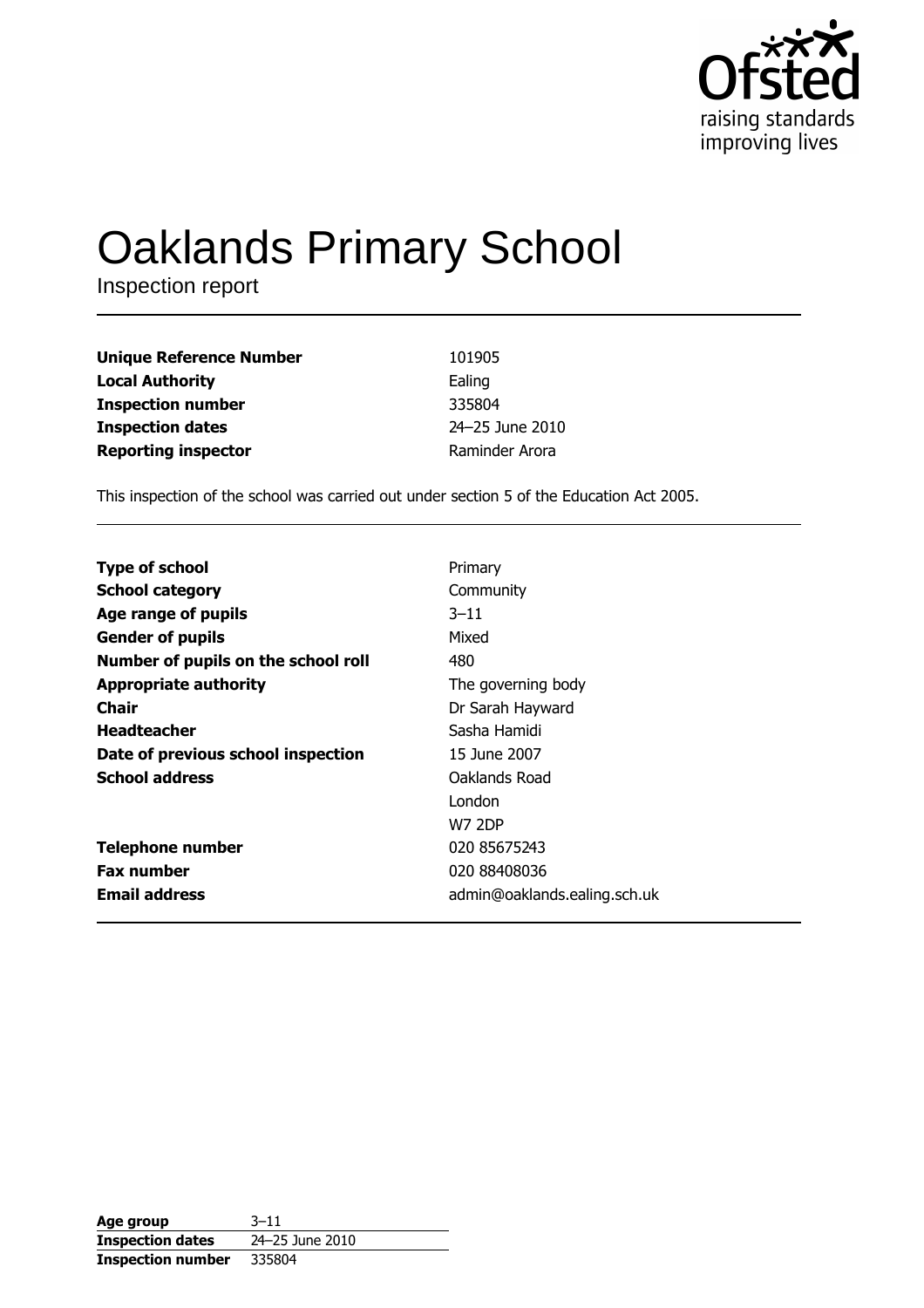The Office for Standards in Education, Children's Services and Skills (Ofsted) regulates and inspects to achieve excellence in the care of children and young people, and in education and skills for learners of all ages. It regulates and inspects childcare and children's social care, and inspects the Children and Family Court Advisory Support Service (Cafcass), schools, colleges, initial teacher training, work-based learning and skills training, adult and community learning, and education and training in prisons and other secure establishments. It rates council children's services, and inspects services for looked after children, safequarding and child protection.

Further copies of this report are obtainable from the school. Under the Education Act 2005, the school must provide a copy of this report free of charge to certain categories of people. A charge not exceeding the full cost of reproduction may be made for any other copies supplied.

If you would like a copy of this document in a different format, such as large print or Braille, please telephone 08456 404045, or email enquiries@ofsted.gov.uk.

You may copy all or parts of this document for non-commercial educational purposes, as long as you give details of the source and date of publication and do not alter the documentation in any way.

Royal Exchange Buildings St Ann's Square Manchester M2 7LA T: 08456 404045 Textphone: 0161 618 8524 E: enquiries@ofsted.gov.uk W: www.ofsted.gov.uk © Crown copyright 2010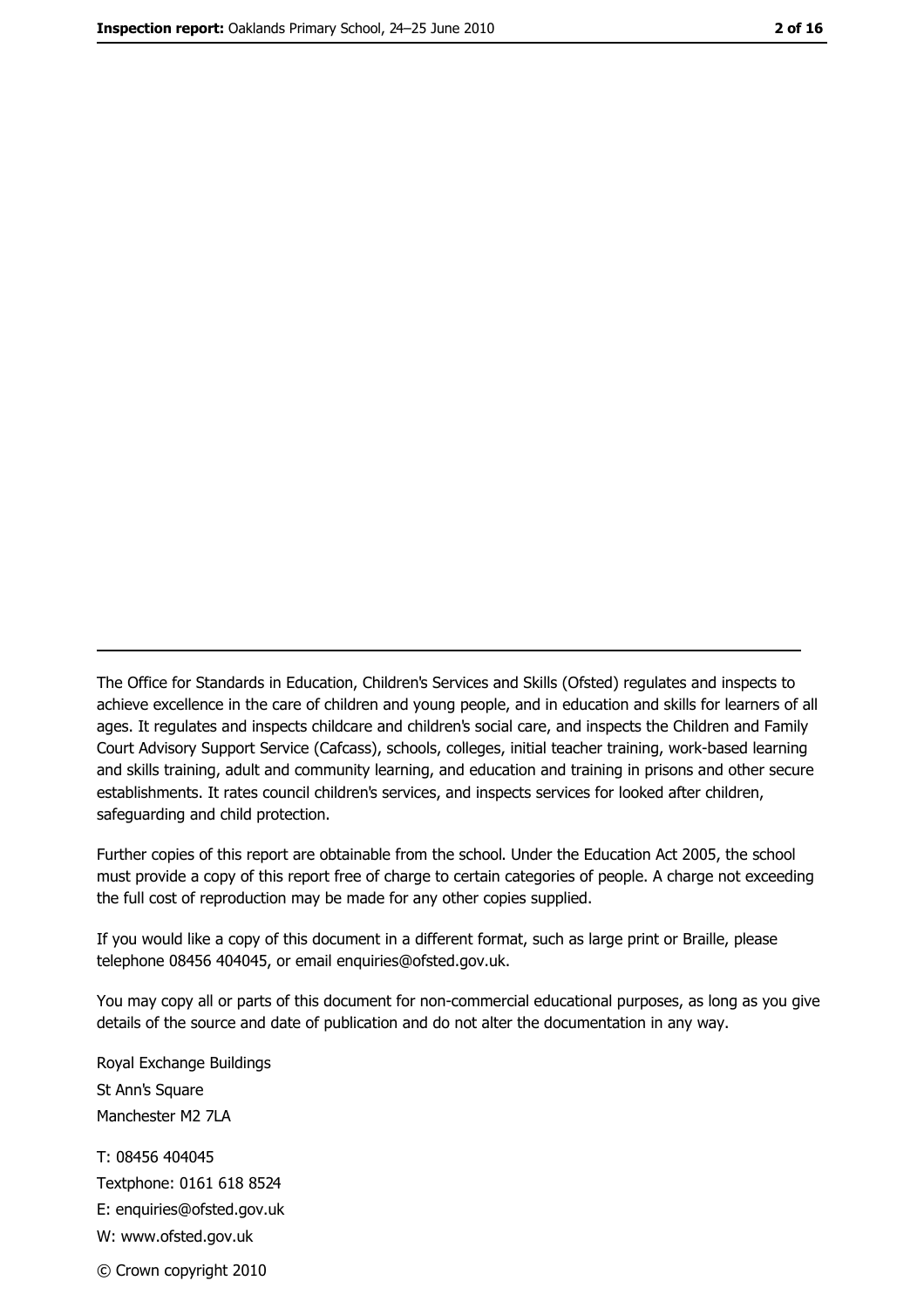# **Introduction**

This inspection was carried out by four additional inspectors. The inspectors visited 21 lessons during which 16 teachers were observed. Meetings were held with pupils, staff and the Chair of the Governing Body. Inspectors observed the school's work, and looked at its monitoring and assessment records, safeguarding documents and those relating to health, safety and strategic planning. In addition, 263 questionnaire returns by parents and carers were considered, together with those returned by staff.

Inspectors reviewed many aspects of the school's work. They looked in detail at the following:

- the effectiveness of leadership and management in the Early Years Foundation  $\blacksquare$ Stage, particularly in relation to children's progress
- attainment, learning and progress in writing and mathematics, particularly for the  $\blacksquare$ higher attaining pupils
- the extent to which lessons meet the needs of all pupils and how well teachers use  $\blacksquare$ assessment information to make sure lessons are challenging
- the systems and processes that leaders use to monitor, develop and improve the  $\blacksquare$ quality of teaching and learning to raise the attainment and achievement of all pupils.

# **Information about the school**

This is a large primary school with a nursery. It serves a socially and culturally diverse community. Approximately half of the pupils are of White British heritage and half are drawn from a wide range of minority ethnic heritages. Approximately one third of pupils are bilingual and around one in ten pupils are at the early stages of learning English as an additional language. The percentage of pupils known to be eligible for free school meals is well above average. A lower than average proportion of pupils have special educational needs and/or disabilities. Their needs relate mainly to learning, behaviour, and speech and language difficulties. The school has experienced a turbulent period in the last three years. The current headteacher was appointed in April 2009. The school has a number of awards, including Activemark and ECO Silver award. The school operates a breakfast club and an out-of-school club.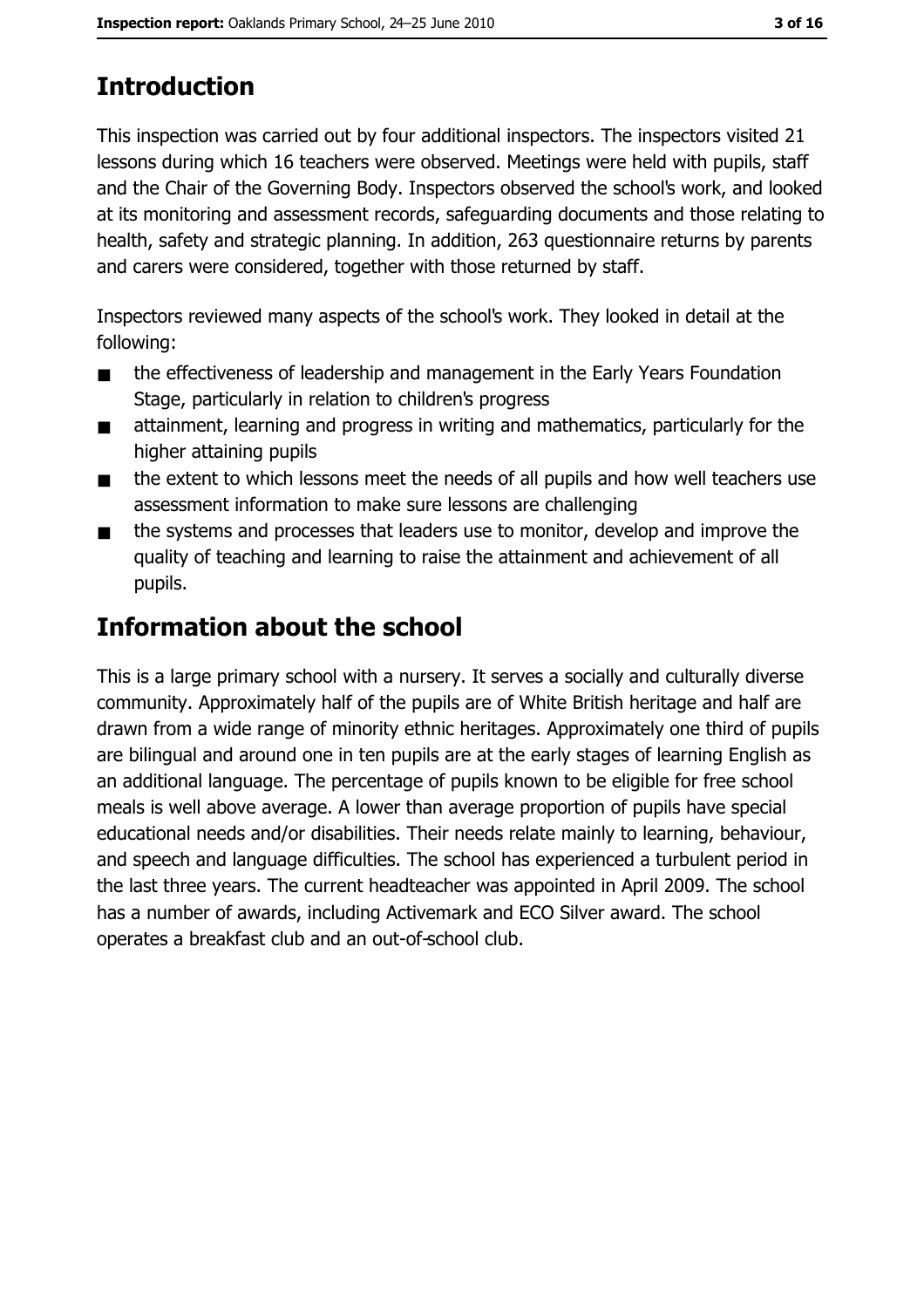# **Inspection judgements**

# Overall effectiveness: how good is the school?

## The school's capacity for sustained improvement

# **Main findings**

Oaklands is a satisfactory and improving school. There has been some turbulence in the last three years in the leadership of the school which deeply affected staff morale and stability, and the school's reputation in the community. During this hectic period of uncertainty, staff and governors were unable to maintain momentum for continuous improvement to move the school forward. Leadership and management have now stabilised and in the words of a parent, 'The appointment of the new headteacher has improved many things almost beyond measure. The atmosphere and the community spirit are now very good.' The new leadership team has worked hard to create a harmonious and positive working environment in which pupils are safe, happy and well behaved.

Attainment is variable in English, mathematics and science, but broadly average by the end of Year 6, with English the strongest of the three. Most pupils make satisfactory progress during their time at the school. Pupils' attainment in Year 2 is broadly average in reading but below average in writing and mathematics. There has been rapid acceleration in the quality of writing by the end of Year 6 because of a good structured approach that encourages pupils to use their literacy skills to write extended accounts. As the school gains momentum in raising attainment, writing in Key Stage 1 and mathematics in Key Stage 2 have been clearly identified as areas of concern. Appropriate measures to improve both are beginning to show some effectiveness.

Provision in the Early Years Foundation Stage is inadequate because the children make limited progress in relation to their starting points and capabilities. This is mainly due to an inconsistency in staffing and issues around the quality of teaching and assessment of children's learning. However, the senior management team recognises this and has acted decisively. A comprehensive plan of carefully measured improvements is being implemented, including the allocation of a properly costed budget and the appointment of an experienced and skilled teacher. While improvement is clearly underway, it is too soon to have raised performance.

Teaching in Years 1 to 6 is satisfactory and includes some good teaching, especially in the older classes. The main reason that it is not better is that a new assessment and tracking system has not been fully embedded across the school, so learning and progress are not as consistent as they might otherwise be. As a result, more able pupils are not always challenged enough and do not fully reach their potential.

A restructured management team has empowered the middle and senior managers to be fully involved in monitoring the provision and pupils' outcomes successfully. As a result, a far more stable school community is already evident and weaknesses are

| 3 |  |
|---|--|
| 3 |  |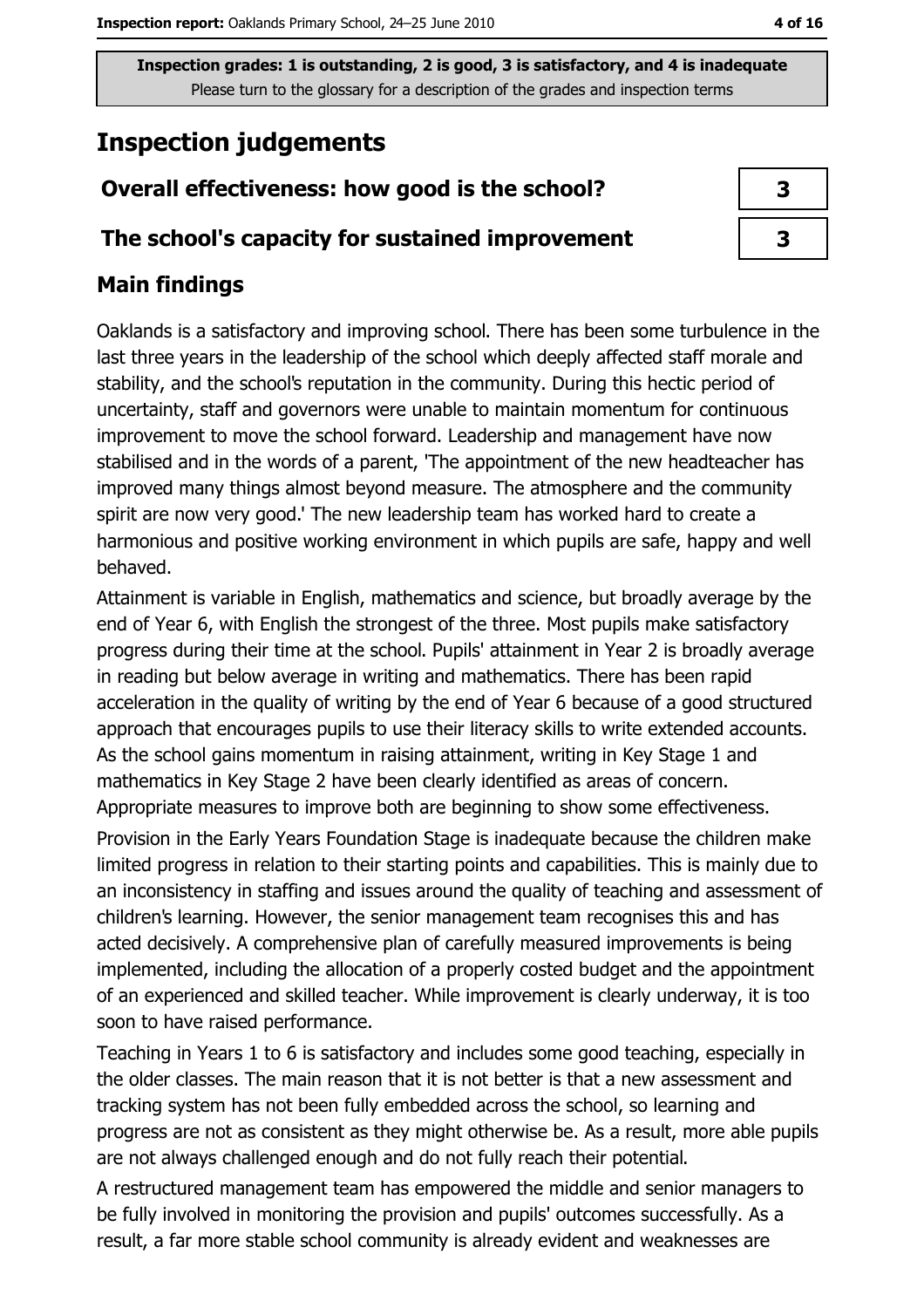starting to improve. The school development plan is an effective document that has correctly identified the priorities which help to drive the school forward. The governing body, too, has successfully increased its capacity to meet the school's needs, holding it to account more effectively and helping to tackle weaknesses. Attainment in literacy is rising, attendance is improving and the school is working rigorously with the local authority to ensure that this continues. The school's partnership with other local schools is good in providing increased learning opportunities for pupils, particularly in sport. These developments indicate that the school's capacity to improve further is satisfactory.

## What does the school need to do to improve further?

- Improve provision and outcomes in the Early Years Foundation Stage, through:  $\blacksquare$ 
	- ensuring greater rigour in monitoring and supporting the work of the early years team to accelerate children's progress
	- ensuring that adults have a thorough understanding of young children's needs, make accurate observations to monitor and record progress, and plan appropriate activities
	- improving links between Nursery, Reception classes and Year 1 and developing greater consistency for all teaching to be at least good.
- Embed the new assessment and tracking system fully in all parts of the school so that:
	- assessments are accurate and inform teachers about the next steps in planning and teaching
	- teachers use a consistent approach to setting and using targets, especially in writing for Years 1 and 2, and mathematics across the school, so that pupils of all abilities, including the most able, have work that is appropriately challenging.

# **Outcomes for individuals and groups of pupils**

3

Most pupils, including those with special educational needs and/or disabilities, and pupils learning English as a new language, achieve satisfactorily during their time at the school. Children in the Early Years Foundation Stage make insufficient progress because of the inadequate quality of teaching. On entering Year 1, their attainment is generally below that expected of five-year-olds. A massive 'catch up' takes place to tackle the gaps in children's skills and understanding, which results in pupils making satisfactory progress in Years 1 and 2. The rate of progress improves in Years 3 to 6, particularly in English. Writing is a continuous focus and skills are improving in the upper school because most teachers model writing well and regularly check pupils' written work. In the lessons seen, pupils worked well, especially where the additional support was effectively deployed. Many pupils are articulate, discussing the key ideas with insight and enthusiasm. They respond well to questioning by giving well thought out responses. A few pupils whose circumstances make them potentially vulnerable make satisfactory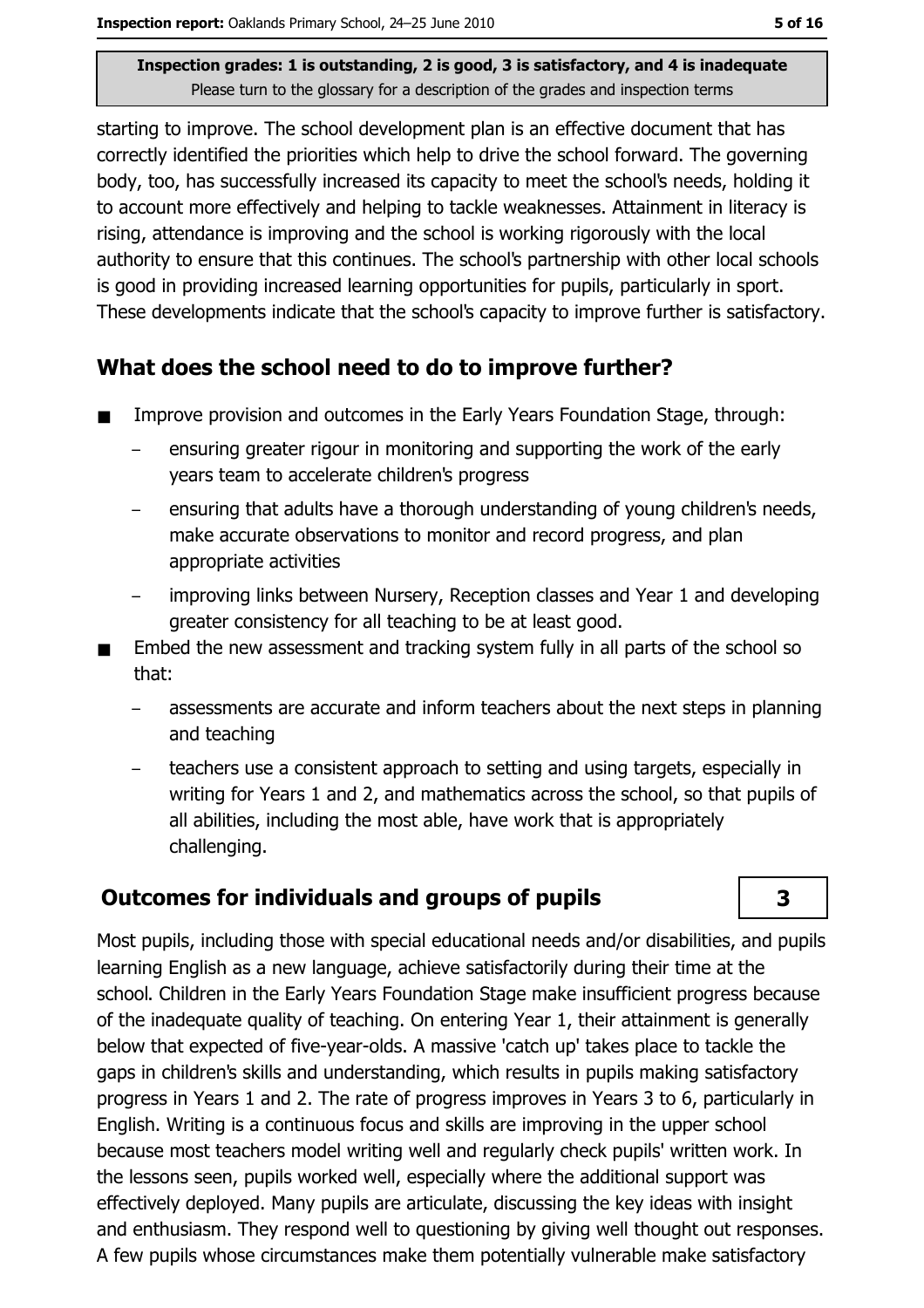#### progress.

Pupils behave well in and around the school. Relationships between adults and pupils are strong and pupils are keen to please their teachers. They listen carefully in class and work well together. Pupils have good opportunities to do enough exercise. They are fully aware of the importance of eating healthily and have secured Activemark and Healthy Schools awards for the school. Most pupils say that they enjoy school. Attendance is average and much improved over the past year. The majority of pupils say that they feel safe and secure at school, and that there is always someone to talk to if they have concerns. Pupils are responsive and helpful, for example as Eco leaders, and actively engage in recycling. The school council actively promotes improvements to the play areas and pupils regularly raise funds for charities such as the Haiti appeal. Pupils' good behaviour and attitudes, along with their improving literacy and numeracy skills and developing confidence in the use of information and communication technology, ensure that they are satisfactorily prepared for the next stage of their education.

#### These are the grades for pupils' outcomes

| Pupils' achievement and the extent to which they enjoy their learning                                                     |                         |  |
|---------------------------------------------------------------------------------------------------------------------------|-------------------------|--|
| Taking into account:<br>Pupils' attainment <sup>1</sup>                                                                   | 3                       |  |
| The quality of pupils' learning and their progress                                                                        | 3                       |  |
| The quality of learning for pupils with special educational needs and/or<br>disabilities and their progress               | 3                       |  |
| The extent to which pupils feel safe                                                                                      | $\mathbf{2}$            |  |
| <b>Pupils' behaviour</b>                                                                                                  | $\overline{\mathbf{2}}$ |  |
| The extent to which pupils adopt healthy lifestyles                                                                       | $\overline{\mathbf{2}}$ |  |
| The extent to which pupils contribute to the school and wider community                                                   | $\mathbf{2}$            |  |
| The extent to which pupils develop workplace and other skills that will<br>contribute to their future economic well-being | 3                       |  |
| Taking into account:<br>Pupils' attendance <sup>1</sup>                                                                   | 3                       |  |
| The extent of pupils' spiritual, moral, social and cultural development                                                   | 2                       |  |

# How effective is the provision?

The grades for attainment and attendance are: 1 is high; 2 is above average; 3 is broadly average; and 4 is low.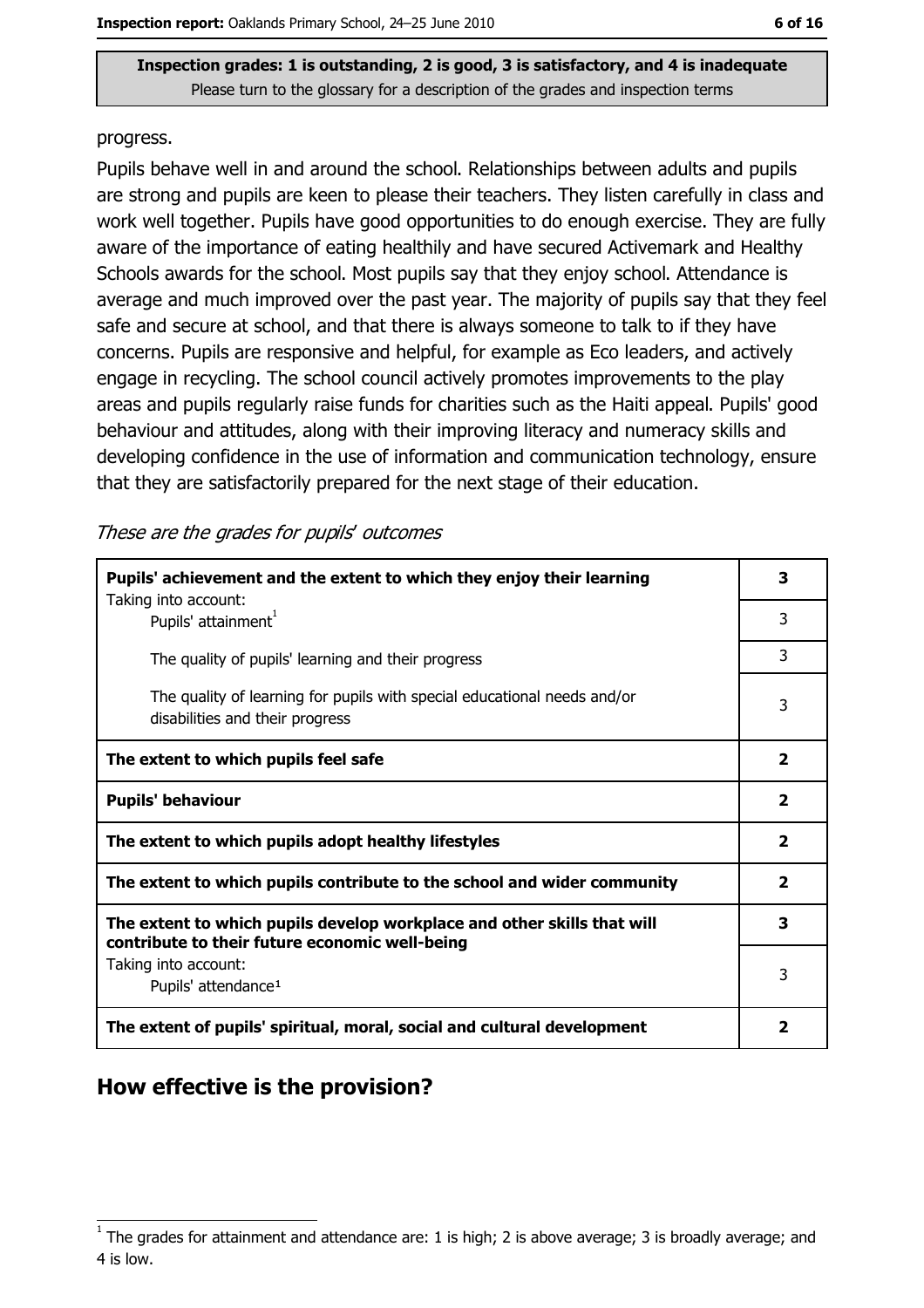Pupils say that they really like their teachers and a few parents and carers commented on how supportive teachers have been during the recent leadership changes. Teachers know pupils well and manage their classes effectively, which contributes strongly to pupils' good behaviour and the calm and harmonious atmosphere in most lessons. In the best lessons, careful thought goes into the preparation and support for pupils with specific learning needs, including those learning English as a new language, so that they are fully involved and make similar progress to their peers. Good questioning is a key feature of the most successful lessons, helping to extend pupils' understanding and skills. This was evident in one Year 5 lesson, where pupils developed a good understanding of healthy food from the different parts of the world, which helped them to think for themselves. For some pupils, including the more able, tasks are not always challenging enough. Marking helps most pupils to improve but the school lacks a consistent approach, resulting in its variable quality across all classes. Information gathered through assessment is not used well enough to plan the next steps of learning or to challenge the more able pupils.

The curriculum is enjoyable as a result of the range of enrichment opportunities, for example, the well attended after-school clubs and subject weeks such as Art Week. Changes to the curriculum have resulted in some meaningful links between subjects, which are beginning to make tasks more creative and interesting. Further improvements include promoting the good use of information and communication technology skills across the curriculum.

Appropriate arrangements for pupils' health, safety and welfare ensure that they are safe and happy at school. The school's breakfast club and out-of-school club are well managed and provide excellent quality care. Pupils' pastoral care is strong and good support is provided through regular mentoring and counselling, as well as the effective use of different agencies. Assemblies and most lessons contribute well to pupils' personal development, particularly their spiritual, social, moral and cultural awareness, through a well-planned programme that encourages them to work together in harmony. Procedures to improve attendance are working well, as shown by the recent rise in the number coming to school every day this term. Provision for vulnerable pupils is sound and there are appropriate systems to support pupils' personal needs.

| The quality of teaching                                                                                    |  |
|------------------------------------------------------------------------------------------------------------|--|
| Taking into account:<br>The use of assessment to support learning                                          |  |
|                                                                                                            |  |
|                                                                                                            |  |
| The extent to which the curriculum meets pupils' needs, including, where<br>relevant, through partnerships |  |

These are the grades for the quality of provision

### How effective are leadership and management?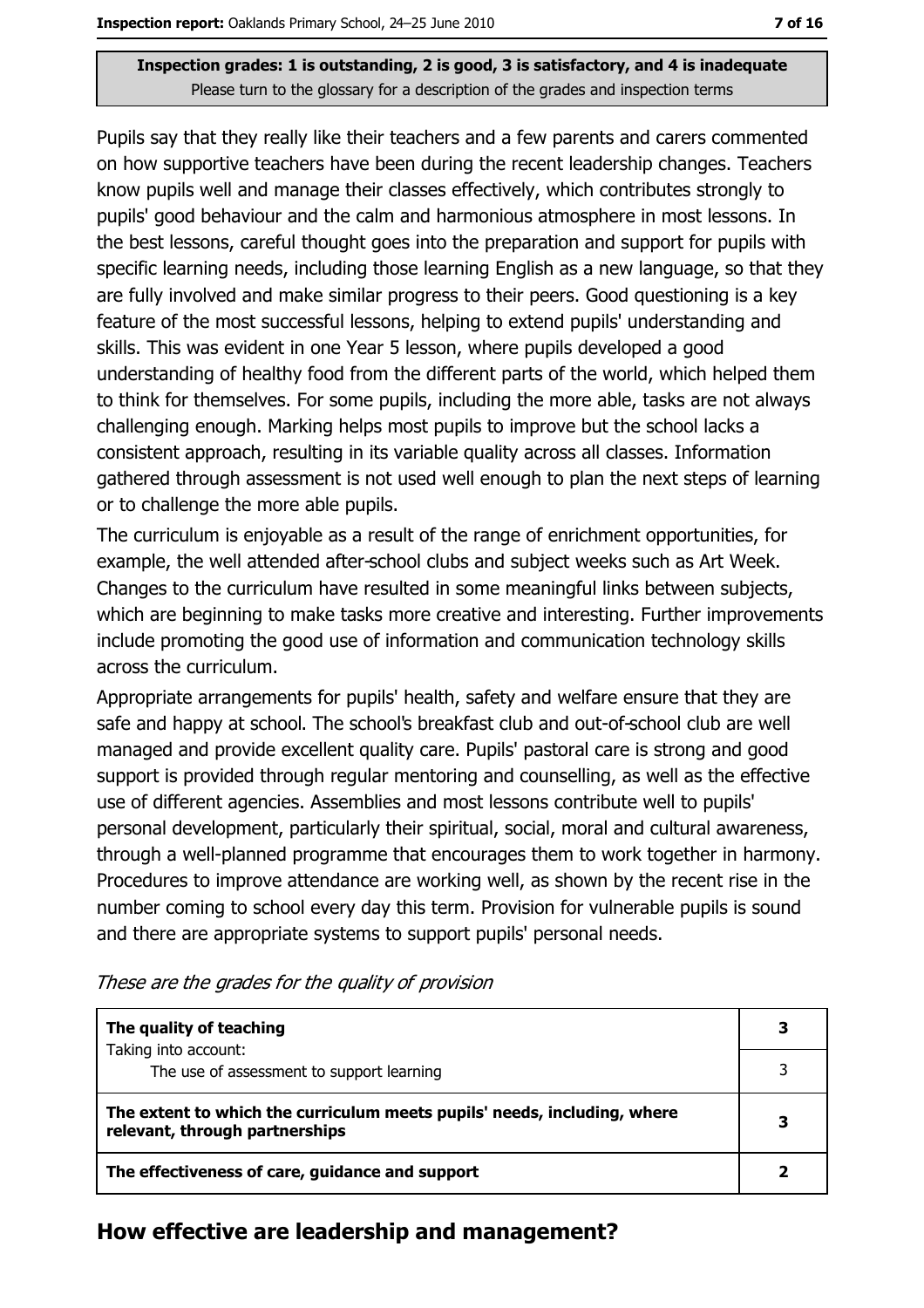Despite the school's challenging circumstances, the headteacher's vision and strong sense of purpose, and that of his senior colleagues, have been central to bringing about stability and strengthening the school as a community. Parents and carers, staff and pupils are very supportive of the school and share the headteacher's determination to move the school forward. One parent commented, 'The headteacher is a consummate communicator, a great asset, the change is palatable.' Senior leaders work closely with less experienced staff to ensure consistent practice to further pupils' progress. This cooperative working, which is effective, ensures a consistent approach, for example, to behaviour management. Some new initiatives for development are working well, but not enough time has elapsed for their impact to show. School leaders have begun to evaluate pupils' progress rigorously and teachers are held accountable for this. As a result, the school is improving quickly and securely across several aspects of its work. Potential discrimination is tackled seriously and the school ensures equal access to provision for all pupils. Governors understand the school's strengths and have extended their involvement in shaping its future. They are aware of issues relating to the Early Years Foundation Stage and have allocated appropriate funds, based on a well-considered plan, to bring about swift improvement. Governors ensure that legal requirements are met, including the good procedures for safeguarding pupils. The school is a cohesive community. It promotes community cohesion at the local and national level satisfactorily, exemplified by its effective links with inter-faith communities. It is successful in extending its global links, and there are plans to extend the national links and to evaluate the impact of these on school's work.

| The effectiveness of leadership and management in embedding ambition and<br>driving improvement                                                                     | 3                       |
|---------------------------------------------------------------------------------------------------------------------------------------------------------------------|-------------------------|
| Taking into account:<br>The leadership and management of teaching and learning                                                                                      | 3                       |
| The effectiveness of the governing body in challenging and supporting the<br>school so that weaknesses are tackled decisively and statutory responsibilities<br>met | 3                       |
| The effectiveness of the school's engagement with parents and carers                                                                                                | 2                       |
| The effectiveness of partnerships in promoting learning and well-being                                                                                              | $\overline{\mathbf{2}}$ |
| The effectiveness with which the school promotes equality of opportunity and<br>tackles discrimination                                                              | 3                       |
| The effectiveness of safeguarding procedures                                                                                                                        | $\overline{\mathbf{2}}$ |
| The effectiveness with which the school promotes community cohesion                                                                                                 | 3                       |
| The effectiveness with which the school deploys resources to achieve<br>value for money                                                                             | 3                       |

These are the grades for leadership and management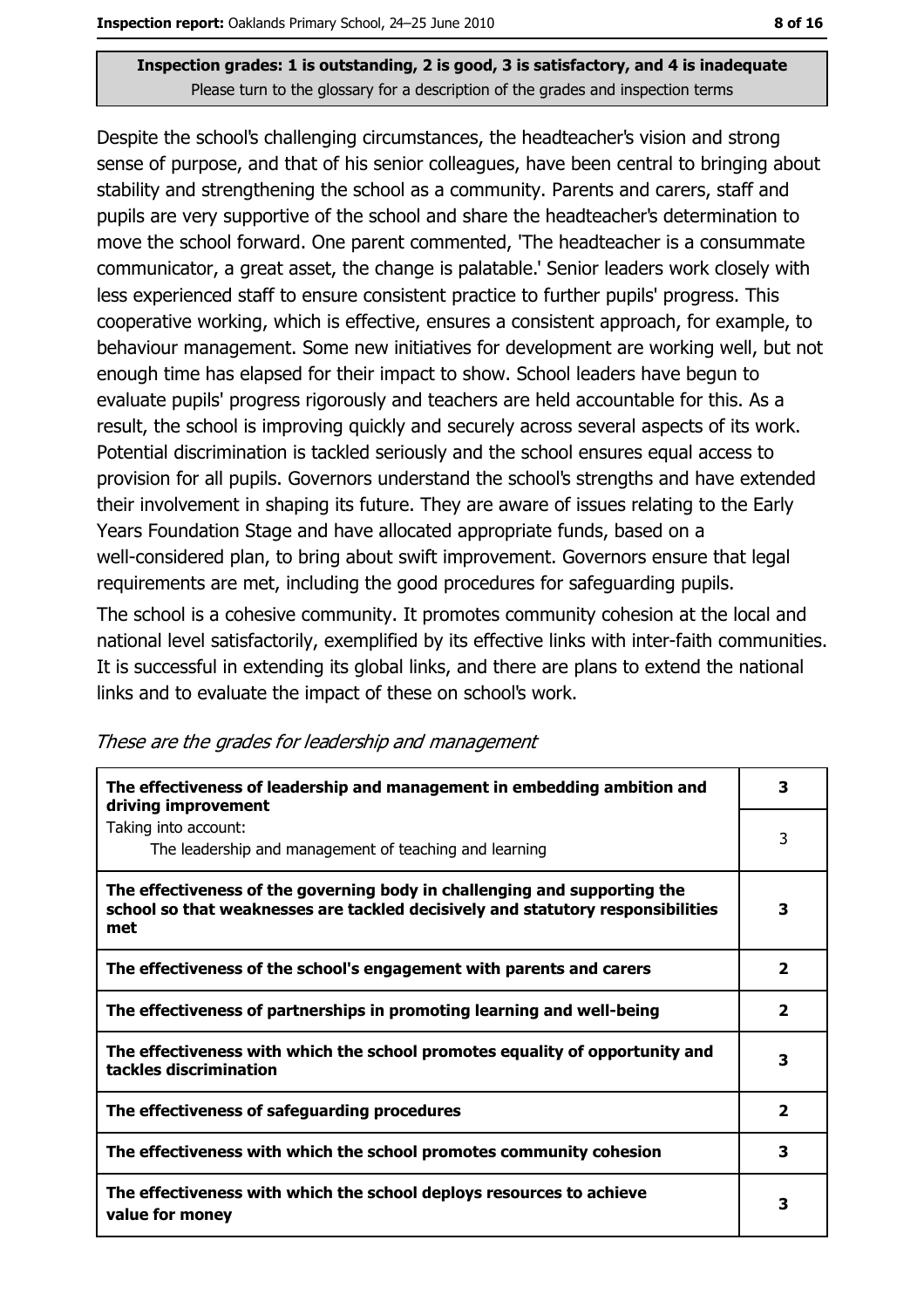### **Early Years Foundation Stage**

Provision in the Early Years Foundation Stage is inadequate. While children make a good start in the Nursery and progress well, this slows down in the Reception Year. Children join with skills, knowledge and understanding that are below those of typical three-year-olds, particularly in their language skills. A reasonable range of tasks is provided to support language development, but staff do not provide sufficient activities to encourage children to speak and extend their vocabulary. The progress children make in the Reception classes is inadequate. Adults provide a broad range of activities, but many resources are old and the environment is not stimulating. The balance between activities directed by the teacher and those the children choose for themselves is insufficiently planned. There is no systematic approach to monitoring what children choose to do, so there is too much potential for children to engage in an unbalanced range of experiences. The planning for focused activities is not rigorous enough and the quality of interventions by adults is too variable. As a result, while adults manage activities satisfactorily, they do not extend children's learning sufficiently. Observations of children's learning are not recorded accurately or regularly enough to provide a coherent picture of each child's development over time. The frequency of assessing what children do is better in the Nursery, but is inconsistent in identifying the next steps that children need to make.

Presently, the Early Years Foundation Stage leader is receiving ongoing management support to ensure the smooth organisation of the day. The team is suitably supported to make sure that the quality of care reflects the whole-school approach and all welfare requirements are met. Plans are underway for better integration of Nursery and Reception and to improve the transition arrangements to Year 1, as well as to strengthen the accuracy of children's assessments to maximise their progress. Children show a trust in the staff and leave their parents and carers calmly. Parents and carers feel they have easy access to staff should they have any queries or concerns.

| <b>Overall effectiveness of the Early Years Foundation Stage</b><br>Taking into account:     | 4 |
|----------------------------------------------------------------------------------------------|---|
| Outcomes for children in the Early Years Foundation Stage                                    |   |
| The quality of provision in the Early Years Foundation Stage                                 |   |
| The effectiveness of leadership and management of the Early Years<br><b>Foundation Stage</b> | 3 |

These are the grades for the Early Years Foundation Stage

### **Views of parents and carers**

The school has a positive relationship with all parents and carers. Communication between parents and carers, and the school, is effective. Many parents and carers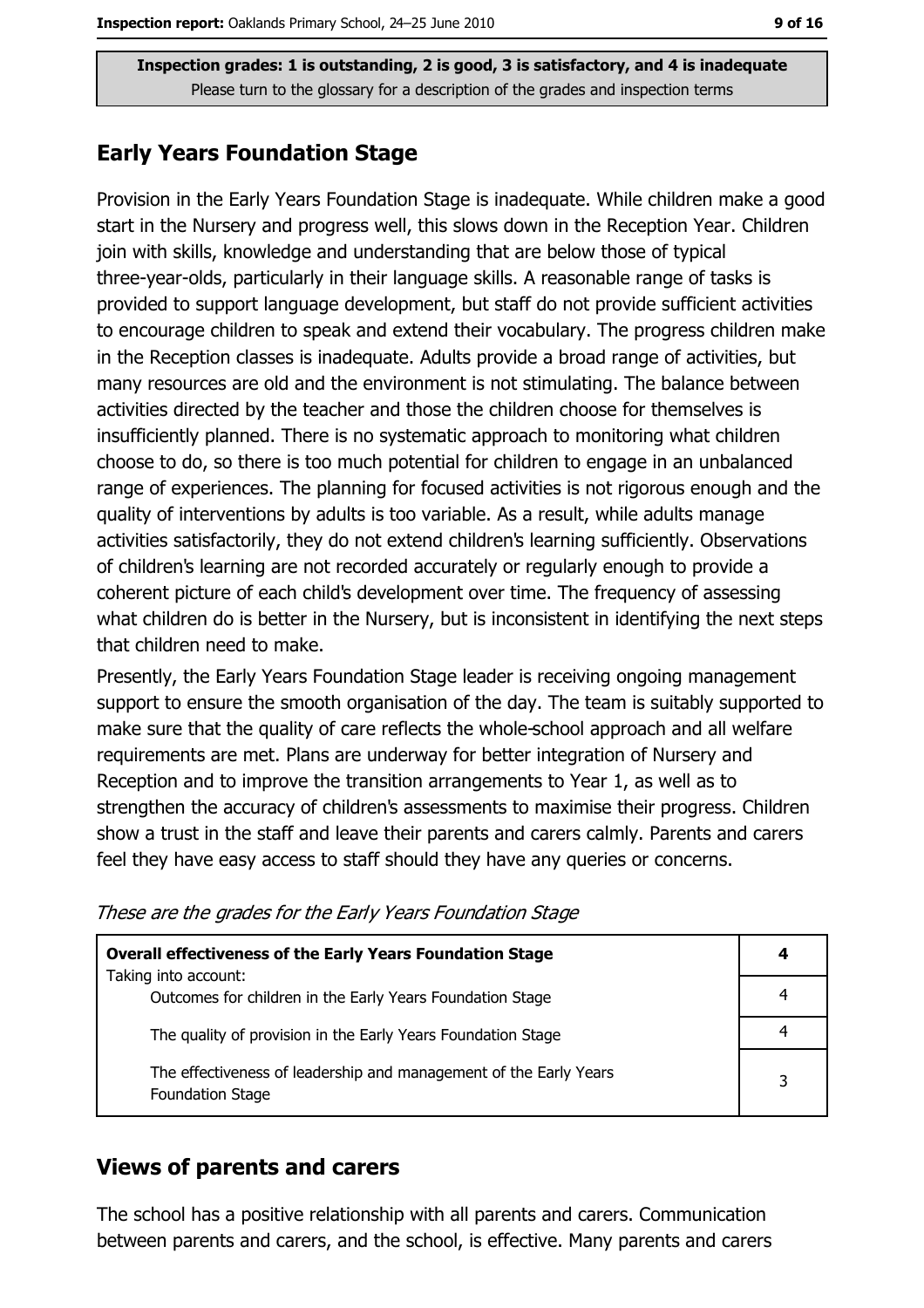comment on the warm and friendly atmosphere and the approachable headteacher and staff. A few parents and carers raise concerns about the behaviour of children. Inspectors found children behaving well in and around the school. A small minority show concerns regarding the inconsistency of progress for the more able children. The inspection team agrees that more able pupils should sometimes do better.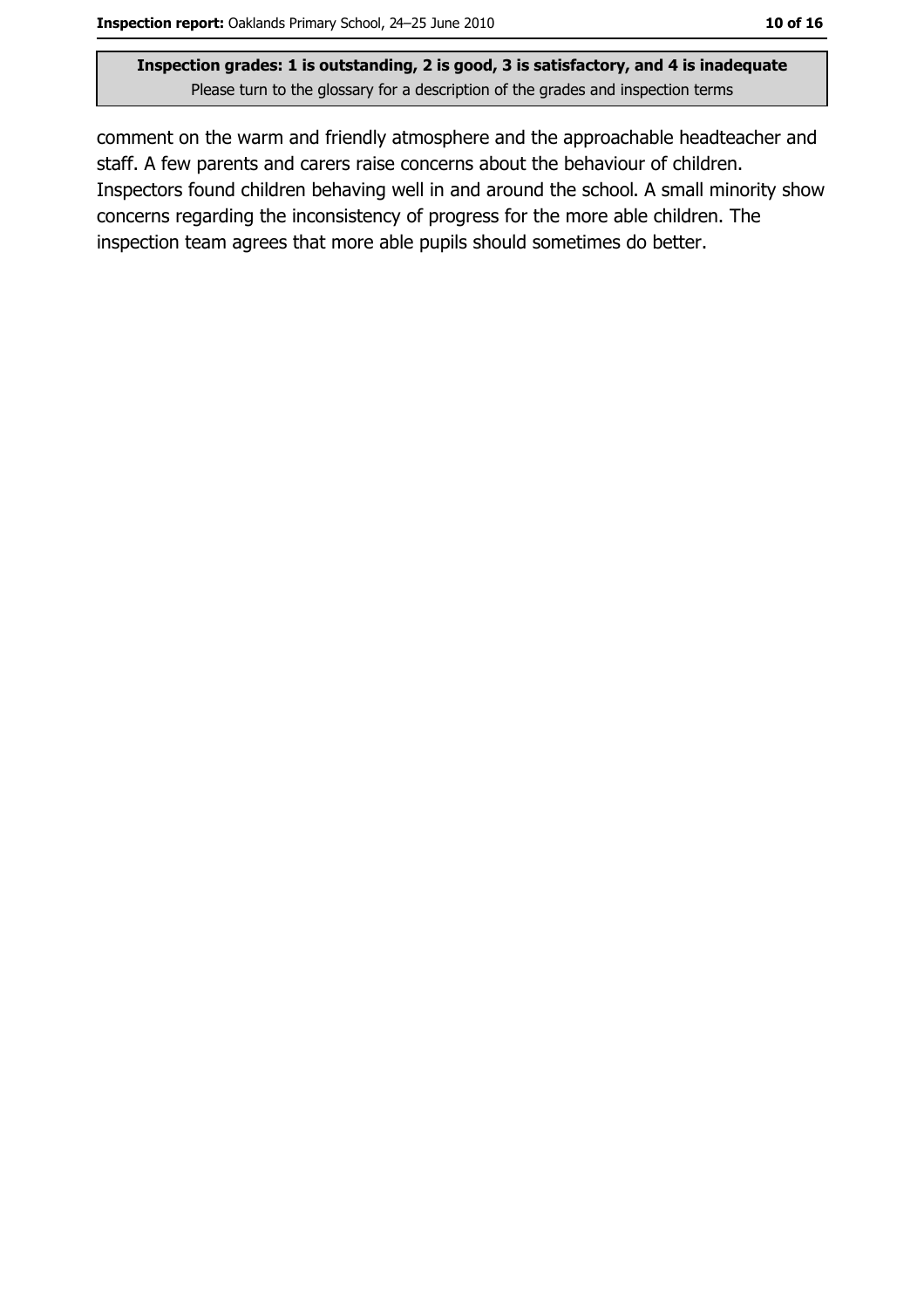#### Responses from parents and carers to Ofsted's questionnaire

Ofsted invited all the registered parents and carers of pupils registered at Oaklands Primary School to complete a questionnaire about their views of the school. In the questionnaire, parents and carers were asked to record how strongly they agreed with 13 statements about the school.

The inspection team received 263 completed questionnaires by the end of the on-site inspection. In total, there are 480 pupils registered at the school.

| <b>Statements</b>                                                                                                                                                                                                                                       | <b>Strongly</b><br><b>Agree</b> |               | <b>Agree</b> |               | <b>Disagree</b> |                | <b>Strongly</b><br>disagree |                |
|---------------------------------------------------------------------------------------------------------------------------------------------------------------------------------------------------------------------------------------------------------|---------------------------------|---------------|--------------|---------------|-----------------|----------------|-----------------------------|----------------|
|                                                                                                                                                                                                                                                         | <b>Total</b>                    | $\frac{1}{2}$ | <b>Total</b> | $\frac{0}{0}$ | <b>Total</b>    | $\frac{1}{2}$  | <b>Total</b>                | $\frac{1}{2}$  |
| My child enjoys school                                                                                                                                                                                                                                  | 165                             | 63            | 89           | 34            | 5               | $\overline{2}$ | $\overline{2}$              | $\mathbf{1}$   |
| The school keeps my child<br>safe                                                                                                                                                                                                                       | 165                             | 63            | 93           | 35            | 1               | 0              | $\overline{2}$              | $\mathbf{1}$   |
| The school informs me<br>about my child's progress                                                                                                                                                                                                      | 116                             | 44            | 420          | 46            | 19              | 8              | $\overline{2}$              | $\mathbf{1}$   |
| My child is making enough<br>progress at this school                                                                                                                                                                                                    | 104                             | 40            | 131          | 50            | 22              | 9              | 3                           | $\overline{2}$ |
| The teaching is good at this<br>school                                                                                                                                                                                                                  | 118                             | 45            | 131          | 50            | 7               | 3              | 3                           | $\overline{2}$ |
| The school helps me to<br>support my child's learning                                                                                                                                                                                                   | 122                             | 46            | 119          | 45            | 16              | $\overline{7}$ | $\overline{2}$              | $\mathbf{1}$   |
| The school helps my child to<br>have a healthy lifestyle                                                                                                                                                                                                | 110                             | 42            | 142          | 54            | 4               | $\overline{2}$ | $\overline{2}$              | $\mathbf{1}$   |
| The school makes sure that<br>my child is well prepared for<br>the future (for example<br>changing year group,<br>changing school, and for<br>children who are finishing<br>school, entering further or<br>higher education, or<br>entering employment) | 99                              | 38            | 133          | 51            | 10              | 4              | $\overline{2}$              | $\mathbf{1}$   |
| The school meets my child's<br>particular needs                                                                                                                                                                                                         | 94                              | 36            | 144          | 55            | 13              | 5              | 4                           | 3              |
| The school deals effectively<br>with unacceptable behaviour                                                                                                                                                                                             | 101                             | 38            | 165          | 51            | 14              | 6              | 4                           | 3              |
| The school takes account of<br>my suggestions and<br>concerns                                                                                                                                                                                           | 102                             | 39            | 139          | 53            | 10              | 4              | 3                           | $\overline{2}$ |
| The school is led and<br>managed effectively                                                                                                                                                                                                            | 161                             | 61            | 95           | 36            | $\mathbf{1}$    | $\mathbf 0$    | $\overline{2}$              | $\mathbf{1}$   |
| Overall, I am happy with my<br>child's experience at this<br>school                                                                                                                                                                                     | 154                             | 59            | 94           | 36            | 6               | 3              | 3                           | $\overline{2}$ |

The table above summarises the responses that parents and carers made to each statement. The percentages indicate the proportion of parents and carers giving that response out of the total number of completed questionnaires. Where one or more parents and carers chose not to answer a particular question, the percentages will not add up to 100%.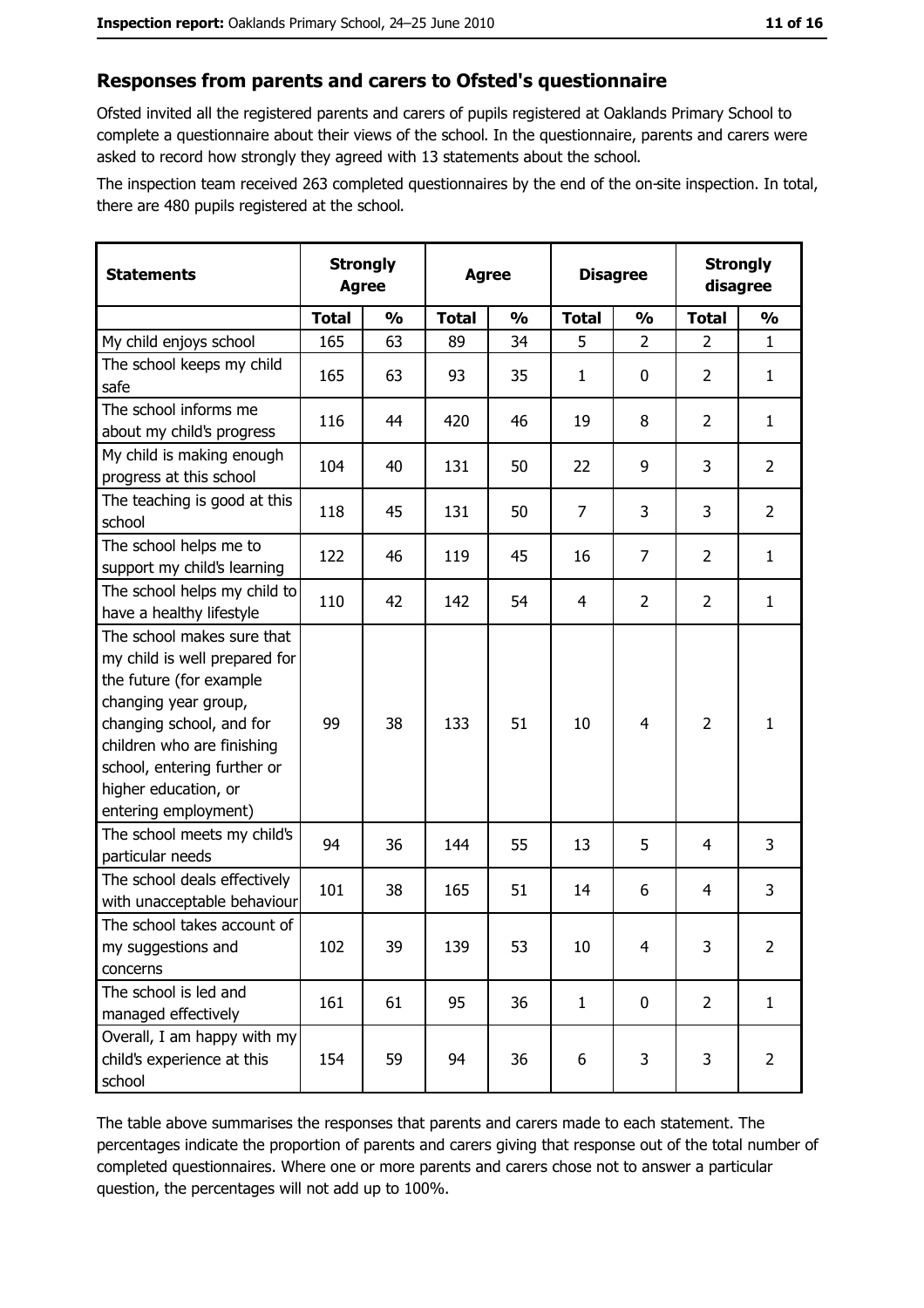# Glossary

| Grade   | <b>Judgement</b> | <b>Description</b>                                                                                                                                                                                                               |
|---------|------------------|----------------------------------------------------------------------------------------------------------------------------------------------------------------------------------------------------------------------------------|
| Grade 1 | Outstanding      | These features are highly effective. An oustanding<br>school provides exceptionally well for its pupils' needs.                                                                                                                  |
| Grade 2 | Good             | These are very positive features of a school. A school<br>that is good is serving its pupils well.                                                                                                                               |
| Grade 3 | Satisfactory     | These features are of reasonable quality. A satisfactory<br>school is providing adequately for its pupils.                                                                                                                       |
| Grade 4 | Inadequate       | These features are not of an acceptable standard. An<br>inadequate school needs to make significant<br>improvement in order to meet the needs of its pupils.<br>Ofsted inspectors will make further visits until it<br>improves. |

# What inspection judgements mean

## **Overall effectiveness of schools**

|                       | Overall effectiveness judgement (percentage of<br>schools) |      |                     |                   |
|-----------------------|------------------------------------------------------------|------|---------------------|-------------------|
| <b>Type of school</b> | <b>Outstanding</b>                                         | Good | <b>Satisfactory</b> | <b>Inadequate</b> |
| Nursery schools       | 51                                                         | 45   | 0                   | 4                 |
| Primary schools       | 6                                                          | 41   | 42                  | 10                |
| Secondary schools     | 8                                                          | 34   | 44                  | 14                |
| Sixth forms           | 10                                                         | 37   | 50                  | 3                 |
| Special schools       | 32                                                         | 38   | 25                  | 5                 |
| Pupil referral units  | 12                                                         | 43   | 31                  | 14                |
| All schools           | 9                                                          | 40   | 40                  | 10                |

New school inspection arrangements were introduced on 1 September 2009. This means that inspectors now make some additional judgements that were not made previously.

The data in the table above is for the period 1 September to 31 December 2009 and is the most recently published data available (see www.ofsted.gov.uk). Please note that the sample of schools inspected during the autumn term 2009 was not representative of all schools nationally, as weaker schools are inspected more frequently than good or outstanding schools.

Percentages are rounded and do not always add exactly to 100. Secondary school figures include those that have sixth forms, and sixth form figures include only the data specifically for sixth form inspection judgements.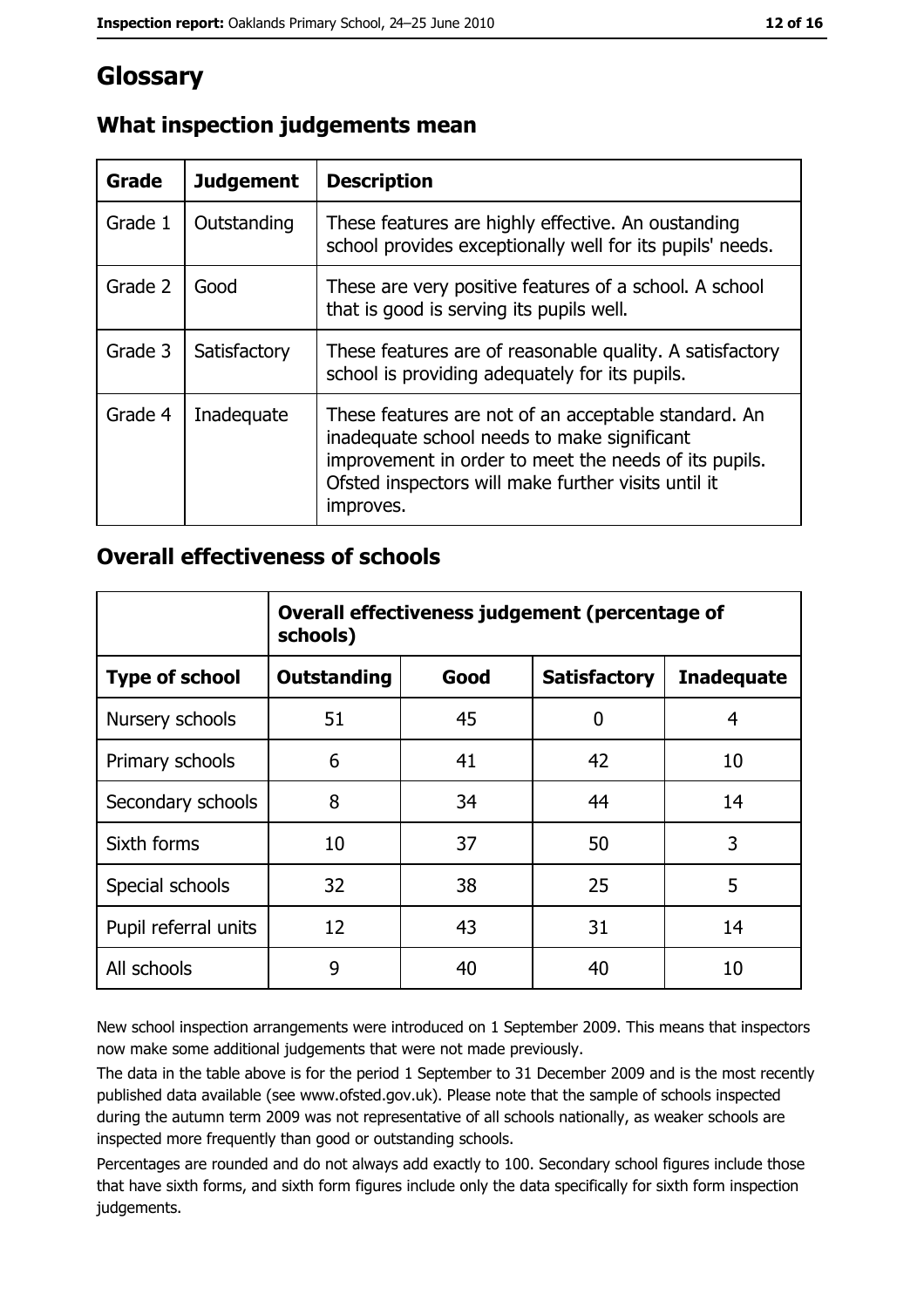# **Common terminology used by inspectors**

| Achievement:                  | the progress and success of a pupil in<br>their learning, development or training.                                                                                                                                                                                                                           |
|-------------------------------|--------------------------------------------------------------------------------------------------------------------------------------------------------------------------------------------------------------------------------------------------------------------------------------------------------------|
| Attainment:                   | the standard of the pupils' work shown by<br>test and examination results and in<br>lessons.                                                                                                                                                                                                                 |
| Capacity to improve:          | the proven ability of the school to<br>continue improving. Inspectors base this<br>judgement on what the school has<br>accomplished so far and on the quality of<br>its systems to maintain improvement.                                                                                                     |
| Leadership and management:    | the contribution of all the staff with<br>responsibilities, not just the headteacher,<br>to identifying priorities, directing and<br>motivating staff and running the school.                                                                                                                                |
| Learning:                     | how well pupils acquire knowledge,<br>develop their understanding, learn and<br>practise skills and are developing their<br>competence as learners.                                                                                                                                                          |
| <b>Overall effectiveness:</b> | inspectors form a judgement on a school's<br>overall effectiveness based on the findings<br>from their inspection of the school. The<br>following judgements, in particular,<br>influence what the overall effectiveness<br>judgement will be.                                                               |
|                               | The school's capacity for sustained<br>improvement.<br>Outcomes for individuals and groups<br>of pupils.<br>The quality of teaching.<br>The extent to which the curriculum<br>meets pupil's needs, including where<br>relevant, through partnerships.<br>The effectiveness of care, guidance<br>and support. |
| Progress:                     | the rate at which pupils are learning in<br>lessons and over longer periods of time. It<br>is often measured by comparing the<br>pupils' attainment at the end of a key<br>stage with their attainment when they<br>started.                                                                                 |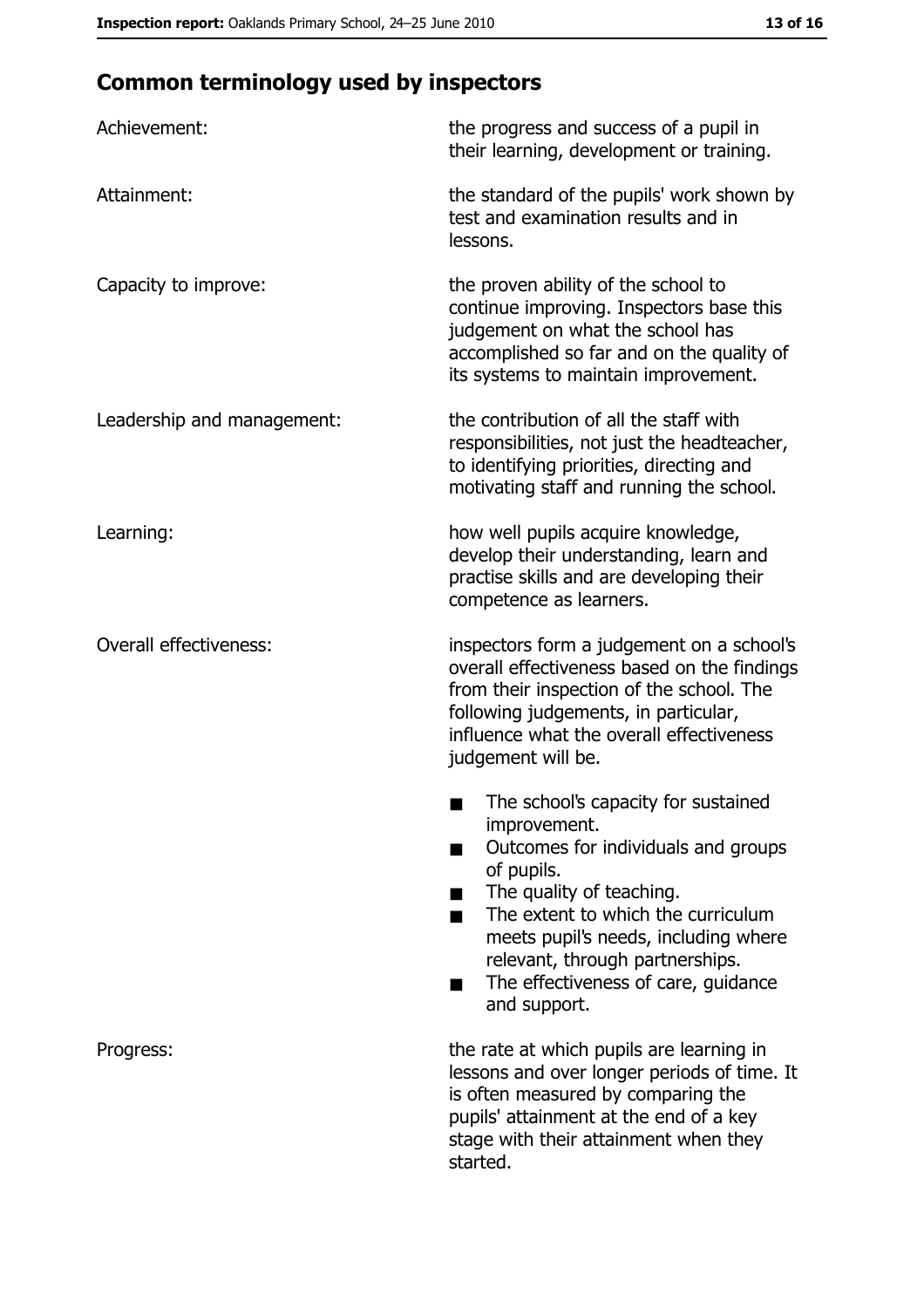This letter is provided for the school, parents and carers to share with their children. It describes Ofsted's main findings from the inspection of their school.



#### **Dear Pupils**

Inspection of Oaklands Primary School, London, W7 2DP

Thank you for being so welcoming and helpful when we visited your school recently. We enjoyed looking at your work, seeing you in lessons and talking to so many of you. We were all very impressed by your friendliness and how clearly you expressed your opinions. The valuable information you gave us was a great help. You go to a satisfactory and improving school. The curriculum and teaching in your lessons are satisfactory. The adults in the school care for you well. We were impressed by the very positive attitudes that nearly all of you have to learning. You behave well in lessons and around the school, and attend school regularly.

Here are some of the other things we found:

- You have a good understanding of how to keep yourselves safe and you are  $\blacksquare$ learning to lead healthy lives well.
- You make satisfactory progress in your lessons and enjoy the interesting activities  $\blacksquare$ your teachers plan for you.
- You are keen to learn and get on well with each other.  $\blacksquare$
- The school gives good support to those of you who need more help with learning.  $\blacksquare$
- You support the school and local community well.  $\blacksquare$
- You are developing a good understanding of those who live in communities that are  $\blacksquare$ different from your own.
- All the staff and governors are working together with your headteacher to make the  $\blacksquare$ school as good as possible.

Currently, the children in the Early Years Foundation Stage are not doing as well as they should, so we have asked the school to make sure that these children make good progress in all areas of learning. Also, to make you perform even better, we have asked your teachers to make sure that all of you, and especially those of you who find learning easy, are set challenging work. We have asked your teachers to make better use of your learning targets in planning lessons. You can help by always working as hard as you can.

We wish you well for the future.

Yours sincerely

Raminder Arora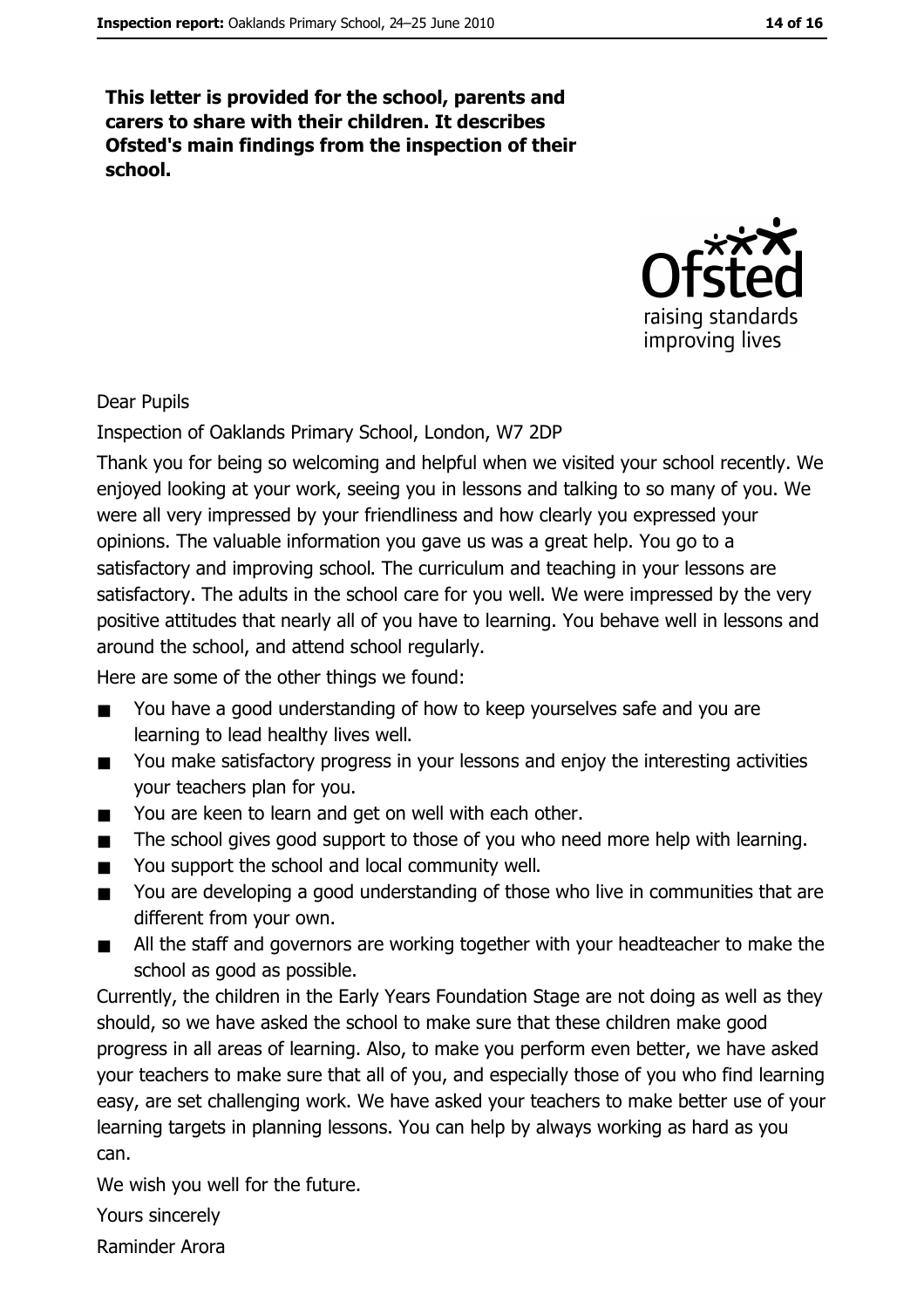Lead inspector